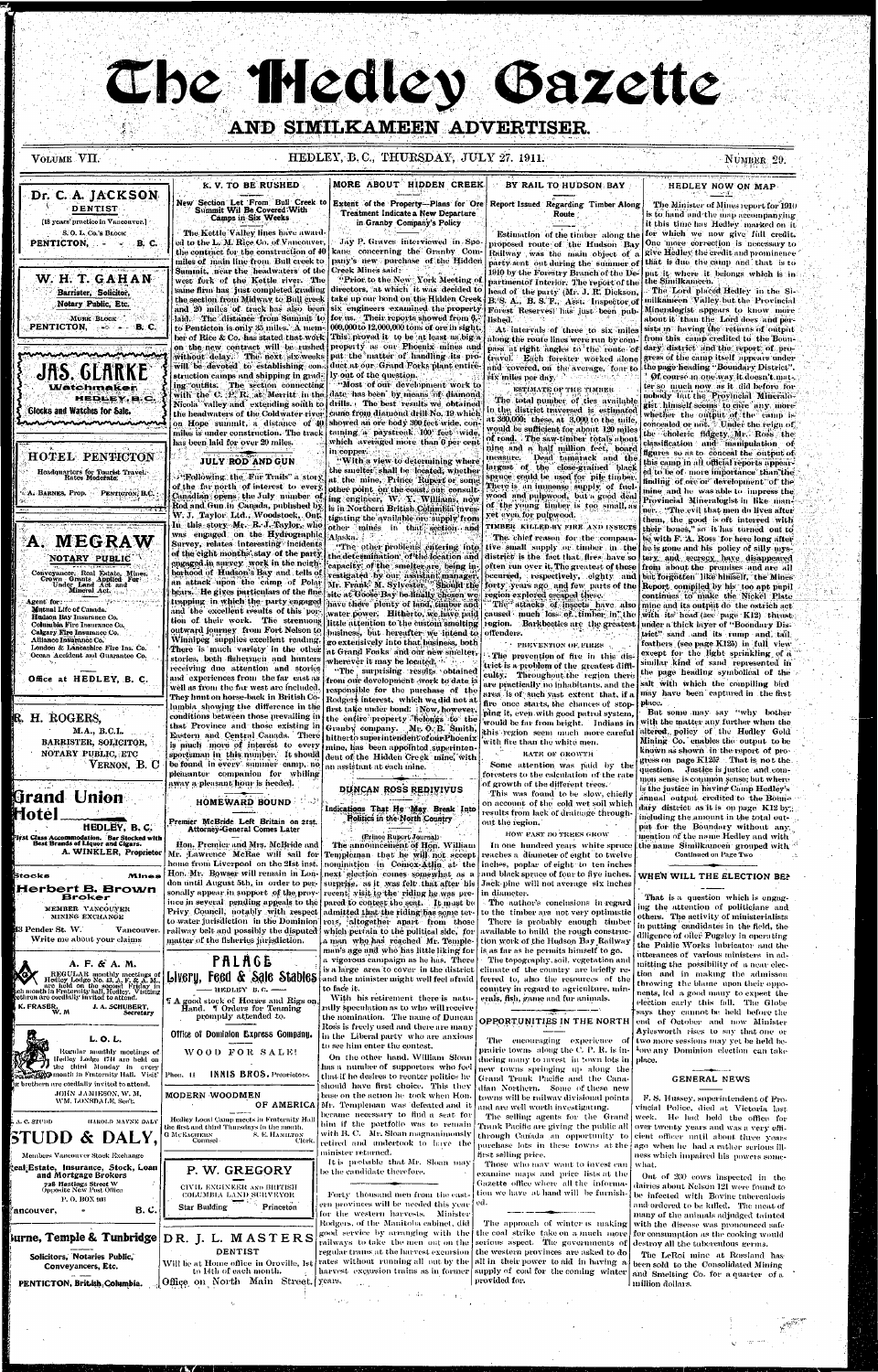

EDITORIAL COMMENTS

-31

30

"The comments of socialist papers and socialists in Canada on the execution of the murderer Edward Jardine which took place at Goderich recently are not of a nature to inspire much re-<br>spect is hereby given that all Public High-<br>spect for socialist tenets from the law-<br>all Public High-<br>and all Main Trunk Roads in organized districts, and all<br>all Public High-<br>abidin this mandlin sympathy with a murderer of the vile type of character dis- Department of Public Works. played by the miserable wretch who has just explated his crime on the gallows should lead devotees of the socialist cait in Canada to make outcry against his execution is a mystery. The conduct displayed by the murderer Jardine all through hadn't an apparently redeemable feature and was marked by cowardice of the most despicable type at every turn. Even going to the gallows he had to be administered morphine before he could be taken without his cowardice making a spactacle of him and the morphine was given in kindness. But apparently the more heinous the crime and the more cowardly the perpetrator the more loudly the ranting socialist will declaim in his behalf.

AT THE MINE.

July 16

17

Тs

-12

-20

21

Snowfall

July 16

17

18

-19

-20

21

Mean

Snowfall

Average

Average

Mean

Average minimum

Mean temperature

Average maximum

Lowest minimum

Average minimum<br>Mean

Average minimum

Lowest minimum

Rainfall for the week

 $-16$ 

Maximum

82  $7<sub>+</sub>$ 

-77

-72

70

-62  $(U)$ 

AT THE MILL.

98

-89

88

83

 $92$ 

 $72$ 

77

-do

do

Maximum

-do-

 $(1, 0)$ 

do

do

do

do

 $\ddot{\phantom{0}}$  .

-do-

do.

do

do

do

do

ficulty in discussing this matter at all without allowing a note of impatience to creep in?



THOMAS TAYLOR  $-28 - 11$ Minister of Public Works - Victoria, B. C., July 7th, 191

**NOTICE** 

SIMILKAMEEN LAND DISTRICT

DISTRICT OF YALE

April 281b, 1911



BY DEPOSITING YOUR SAVINGS 4% INTEREST WHICH WE CREDIT MONTHLY AND MONEY IS RETURN ABLE ON DEMAND

AS QUICKLY A S'THE MAILS<br>GAN GARRY IT. PEOPLE JUST AS GAREFUL<br>AND GAUTIOUS AS<br>YOU GAN BE ARE WELL PLEASED, AND THORDUGHLY

\$

SATISFIED WITH THE WAY INVIHIN

**OUR BUSINESS IS:** TRANSACTED-A BUSINESS<br>MANAGED BY PEOPLE OP

MATURED EXPERIENCE & HIGHEST INTEGRITY.

a postal,giving YOUR NAME & ADDRESS WILL PROMPTLY BRING YOU. FULL INFORMATION

**SHOULD YOU HAVE GETY** PINANGIAL BUSINESS IN VANGOUVER .VIGINITY, RENTS TO COLECT. AGREEMENTS FOR SALE<u>or</u> MORTGAGES TO LONGITER FIRE INSURANCE TO PLACE LET US ATTEND TO IT. WE ARE PLEASING **OTHERS WE WILL BE SURE TO PLEASE YOU.** 

⊕

1836 THE BANK OF 1911 Three-Quarters of a Century of sound banking and steady progress has demonstrated the strength and security of the Bank of British North America. Your savings could not be safer than with us. One dollar is sufficient to start an account. There est at highest current rate is added twice a year. Money may be withdrawn at any time. Hedley Branch, H. A Hincks, Manager \*\*\*\*\*\*\*\*\*\*\*\*\*\*\*\*\*\*\*\*\*\*\*\* Don't Send Away For Printing You will get Better Stock and more satisfactory work in the Home Shop BEWARE the rubber stamp ad on your stationery or the ready-made Bill-head or statement. It always looks "one horse" and will hurt your business by creating a bad impression.

> YOUR OWN NAME and Business neatly printed on good paper will make friends for you wherever it goes.







黄黄 化异磷酸钠

ADVERTISE IN THE GAZETTE